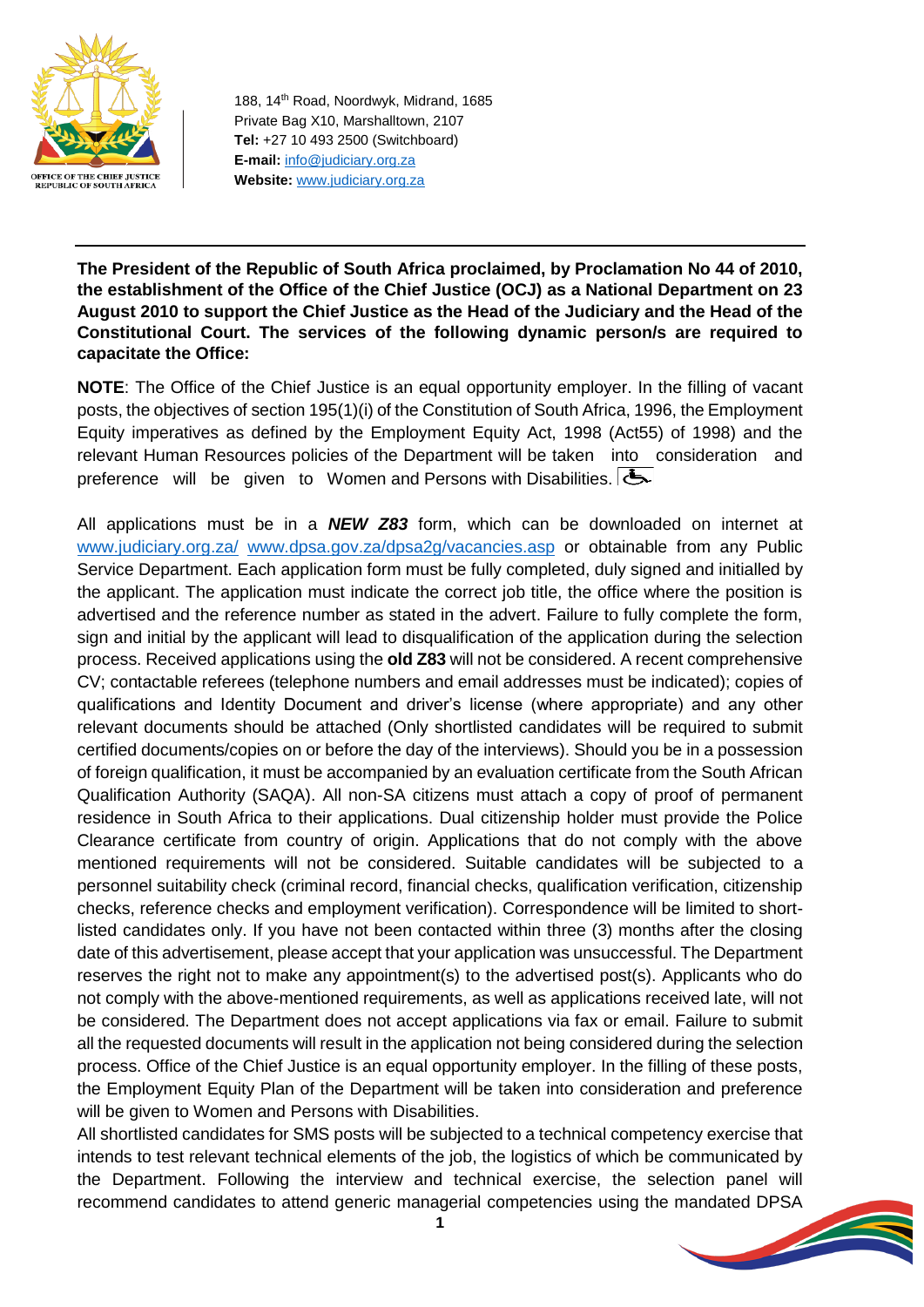SMS competency assessment tools. Applicants could be required to provide consent for access to their social media accounts. Prior to appointment for SMS, a candidate would be required to complete the Nyukela Programme: Pre-entry Certificate to Senior Management Services as endorsed by DPSA which is an online course, endorsed by the National School of Government (NSG). The course is available at the NSG under the name Certificate for entry into the SMS and the full details can be sourced by the following link: [https://www.thensg.gov.za/training](https://www.thensg.gov.za/training-course/sms-pre-entry-programme/)[course/sms-pre-entry-programme/.](https://www.thensg.gov.za/training-course/sms-pre-entry-programme/)All successful candidate will be expected to enter into an employment contract and a performance agreement within 3 months of appointment, as well as be required to undergo a security clearance three (3) months after appointments.

# **APPLICATIONS:**

**National Office: Midrand**: Quoting the relevant reference number, direct your application to: The Director: Human Resources, Office of the Chief Justice, Private Bag X10, Marshalltown, 2107. Applications can also be hand delivered to the Office of the Chief Justice, Human Resource Management, 188, 14th Road, Noordwyk, Midrand, 1685.

**Durban:** Quoting the relevant reference number, direct your application to: The Provincial Head, Office of the Chief Justice, 1st Floor Office No 118, CNR Somtseu & Stalwart Simelane Streets, Durban, 4000.

**Western Cape:** Quoting the relevant reference number, direct your application to:The Provincial Head, Office of the Chief Justice, Private Bag X14, Vlaeberg, 8018. Applications can also be hand delivered to 30 Queen Victoria Street, Cape Town.

| <b>CLOSING DATE:</b> | 04 April 2022                                                                                                                                                                                                                                                                                                                                                                                                                                                                                                          |
|----------------------|------------------------------------------------------------------------------------------------------------------------------------------------------------------------------------------------------------------------------------------------------------------------------------------------------------------------------------------------------------------------------------------------------------------------------------------------------------------------------------------------------------------------|
| <b>REFERENCE:</b>    | 2022/61/OCJ                                                                                                                                                                                                                                                                                                                                                                                                                                                                                                            |
| POST:                | <b>ASSISTANT DIRECTOR: FORENSIC AUDITOR</b>                                                                                                                                                                                                                                                                                                                                                                                                                                                                            |
| <b>CENTRE:</b>       | <b>NATIONAL OFFICE: MIDRAND</b>                                                                                                                                                                                                                                                                                                                                                                                                                                                                                        |
| <b>SALARY SCALE:</b> | R382 245 - R450 255 per annum. The successful candidate will<br>be required to sign a performance agreement.                                                                                                                                                                                                                                                                                                                                                                                                           |
| <b>REQUIREMENTS:</b> | Grade 12 and a three-year (3) years Bachelor's Degree or National<br>Diploma in Auditing, Accounting, Law or Police Administration,<br>Criminal or Fraud Investigations or Public Service Administration; A<br>minimum of 3 years' relevant experience and Supervisory role in<br>Forensic Auditing/Investigation environment; Advanced knowledge<br>of financial investigations and ability to apply knowledge in practical<br>situations; Knowledge of relevant applicable legislation; A valid<br>driver's license. |

### **SKILLS AND COMPETENCIES:**

Communication (written and verbal); Computer literacy; Planning and organizing; Interpersonal relations; Analytical skills; Report writing skills.

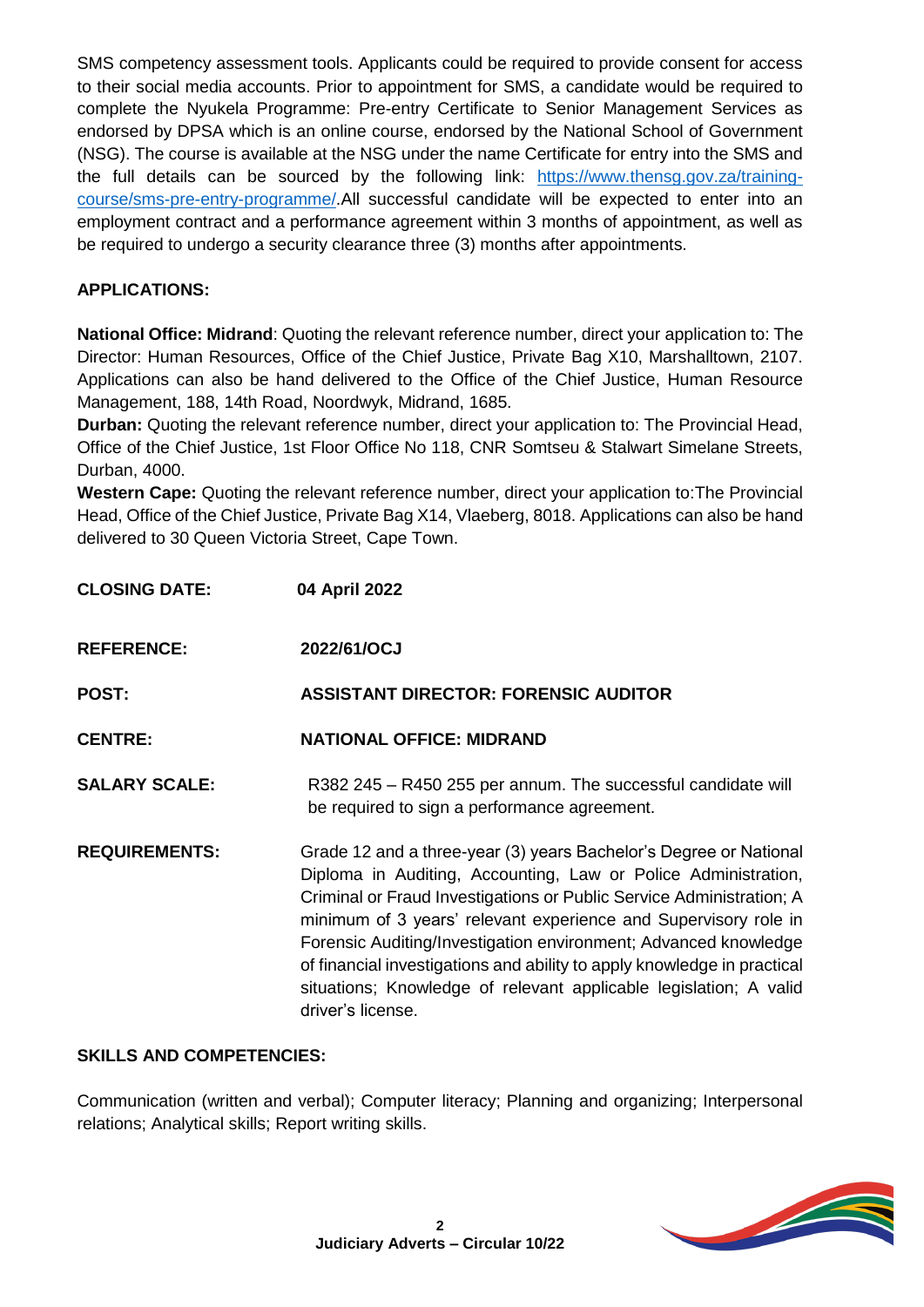### **KEY RESPONSIBILITY AREAS:**

Perform investigations in accordance with the approved methodology as per agreed time frames; Prepare project plan per assigned investigation; Identify project risks and analyze business information; Review of the forensic investigation reports; Consultation with clients; Provide evidence of fraud risks and contribute to the development of an early warning system; Conduct forensic audit investigations in accordance with the investigation methodology and within the determined time frames; Develop and issue draft reports from the investigations; Represent the Department in the criminal and civil recovery processes; Advise management on areas where inadequate measures exist to mitigate risks; Coordinate the forensic audit assignments with other units within the Department.

**Technical related enquiries: Mr R Mabunda Tel No: (010) 493 2500/ 2519 HR related enquiries: Ms S Tshidino Tel No: (010) 493 2500**

| <b>REFERENCE:</b>    | 2022/62/OCJ                                                                                                  |
|----------------------|--------------------------------------------------------------------------------------------------------------|
| <b>POST:</b>         | <b>JUDGE'S SECRETARY</b>                                                                                     |
| <b>CENTRE:</b>       | WESTERN CAPE DIVISION OF THE HIGH COURT                                                                      |
| <b>SALARY SCALE:</b> | R261 372 - R307 890.per annum. The successful candidate will<br>be required to sign a performance agreement. |

### **REQUIREMENTS:**

Grade 12. One (1) to three (3) years' secretarial experience or as an office assistant. A valid driver's license. An LLB degree or a minimum of 20 modules completed towards an LLB, or a BA/BCom Law degree will serve as an added advantage and results must accompany the application. Shortlisted candidates will be required to pass a typing test.

### **SKILLS AND COMPETENCIES:**

Proficiency in English. Good communication skills (verbal and written). Administration and organizational skills. Exceptional interpersonal skills. Ability to meet strict deadlines and to work under pressure. Attention to detail. Customer service skills and excellent typing skills including Dictaphone typing. Confidentiality and time management. Computer literacy (MS Word) and research capabilities.

#### **KEY RESPONSIBILITY AREAS:**

Typing (or formatting) of draft memorandum, decisions, directions, opinions, orders or judgments written or granted by the Judge. Provide general secretarial/administrative duties to the Judge. Manage and type correspondence, judgments and orders for the judge (including Dictaphone typing). Arrange and diarize appointments, meetings, official visits and make travel and accommodation arrangements. Safeguarding of all case files and the endorsement of case files with an order or direction made by the Judge. Update files and receipt documents while case file is with the Judge, provide same to the Registrar once matter is finalised by Judge. Perform digital recording of court proceedings whether virtually or physically for court hearings, while on urgent duty for court applications (after hours) and circuit court and ensure integrity of such recordings. Store, keep and file court records safely. After a case has been completed and the opinion, decision or judgment has been entered on the case file, return case file to the Registrar.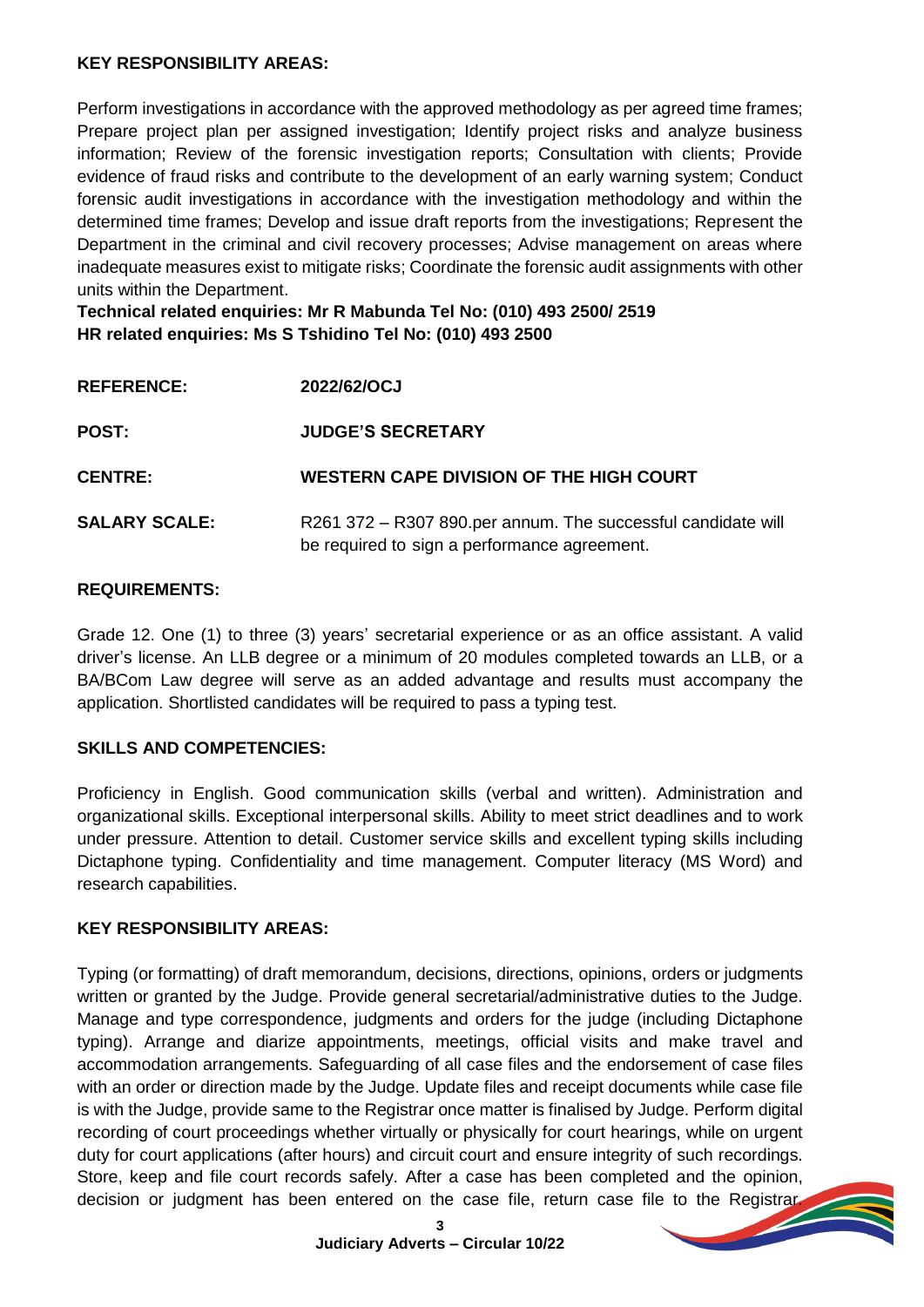Accompany the Judge to the court and circuit courts. Perform administrative duties of the registrar prior to and while on circuit. Cooperate with Judges, supervisors and co-workers as necessary to ensure the smooth and efficient operation of the court. Management of the judge's vehicle and logbook. Compile data and prepare reports and documents for assigned judges as necessary including expense reports, continuing legal hours, financial disclosure statements and case management. Arrange reception for the Judge and his/her visitors and attend to their needs. Management of the Judge's library and updating of loose-leaf publications. Execute legal research as directed by the Judge and comply with Departmental prescripts, policies, procedures and guidelines. Maintain confidentiality in respect of the operations of both the judge's private and official schedule.

**Technical enquiries: Ms R David Tel No: (021) 480 2635 HR related enquiries: Ms M Baker Tel No: (021) 469 4000**

| <b>REFERENCE:</b>    | 2022/63/OCJ                                                     |
|----------------------|-----------------------------------------------------------------|
| <b>POST:</b>         | <b>JUDGE'S SECRETARY (2 POSTS)</b><br>(Three-Year Contract)     |
| <b>CENTRE:</b>       | <b>PIETERMARITZBURG HIGH COURT</b>                              |
| <b>SALARY SCALE:</b> | R 261 372.00 - R 307 890.00 per annum. The successful candidate |
|                      | will be required to sign a performance agreement.               |

### **REQUIREMENTS:**

Grade 12. One (1) to three (3) years' secretarial experience or as an office assistant in a legal environment. A valid driver's license. An LLB degree or a minimum of 20 modules completed towards an LLB, BA/BCom Law degree will serve as an added advantage and results must accompany the application. Shortlisted candidates will be required to pass a typing test.

# **SKILLS AND COMPETENCIES:**

Skills and Competencies: Proficiency in English. Good communication skills (verbal and written). Administration and organizational skills. Exceptional interpersonal skills. Ability to meet strict deadlines and to work under pressure. Attention to detail. Customer service skills and excellent typing skills including Dictaphone typing. Confidentiality and time management. Computer literacy (MS Word) and research capabilities.

### **KEY RESPONSIBILITY AREAS:**

Typing (or formatting) of draft memorandum decisions, opinions or judgment entries written by or assigned by the judge. Provide general secretarial/administrative duties to the judge. Manage and type correspondence, judgments and orders for the judge (including Dictaphone typing). Arrange and diarize appointments, meetings and official visits and make travel and accommodation arrangements. Safeguarding of all case files and the endorsement of case files with an order made by the judge. Update files and documents and provide copies of documents to the Registrar. Perform digital recording of court proceedings on urgent court applications (after hours) and circuit court, and ensure integrity of such recordings. Store, keep and file court records safely. After a case has been completed and the opinion, decision or judgment entry released, return case file to the Registrar. Accompany the judge to the court and circuit courts. Cooperate with judges, supervisors and co-workers as necessary to ensure the smooth and efficient operation of the court. Management of the judge's vehicle, logbook and driving thereof. Compile data and prepare reports and documents for assigned judges as necessary including expense reports, continuing legal hours, financial disclosure statements and case management. Arrange reception for the